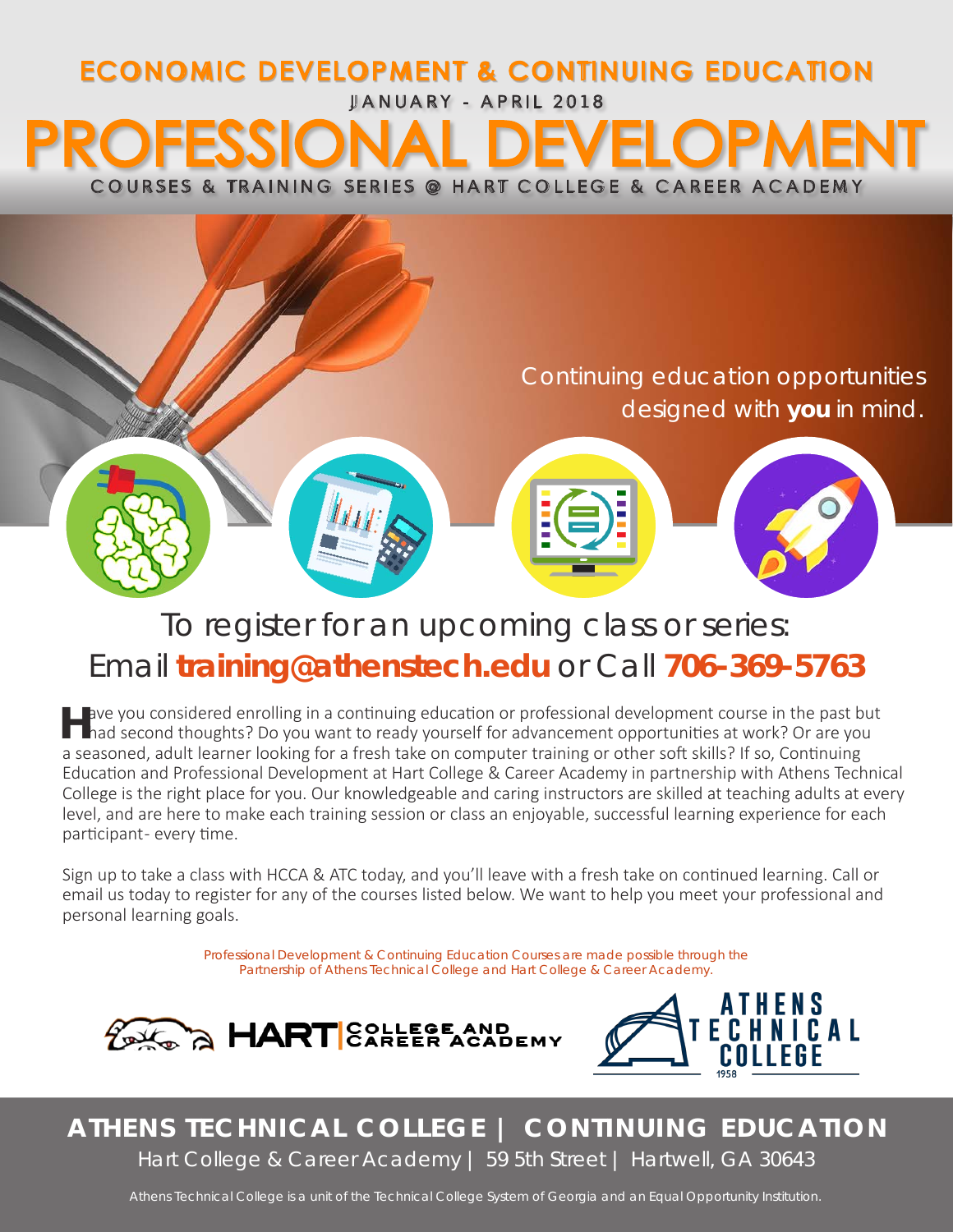# **ATHENS TECHNICAL COLLEGE** PROFESSIONAL DEVELOPMENT & CONTINUING EDUCATION AT **HART COLLEGE & CAREER ACADEMY**

# **PROFESSIONAL DEVELOPMENT & PERSONAL ENRICHMENT**

**Microsoft Excel Fee Per Course Level:** \$59; **Fee for Series:** \$149 **Book Fee:** \$18 (Text covers all three levels) **Hours Per Course Level:** 6

Each course is conducted in two parts. Participants are provided with a text book during classroom exercises and lectures, or it can be purchased for a nominal fee. Participants may purchase each of the three courses separately, or preregister for the entire series. Laptops are provided, or students may use their own if Excel has been installed on thier computer.

**Excel 2**

#### **Excel 1**

This entry-level course is for students and professionals new to Microsoft Excel, and focuses on core Excel skills needed to perform everyday tasks. Topics range from fundamentals to formatting, drawing toolbar, printing, and editing.

Excel 2 is designed for those with a working knowledge of Excel's basics. This class advances the student's core skills. Topics include advanced analysis, formulas, data capturing, charts, graphs, and presentations.

#### **Excel 3**

The third level of the series is designed for those Excel users who use the program as an integral part of their work and want to master the advanced components of Excel including data tables, macros, goal seek, scenarios, and the basics of pivot tables.

Part 1: **March 8** Part 2: **March 15**

Part 1: **February 8** Part 2: **February 15** Part 1: **February 22** Part 2: **March 1**

Excel classes are held from **4:30pm-7:30pm** each evening.



#### **Public Speaking for Non-Public Speakers Course Fee:** \$65 **Textbook is included in course fee. Hours:** 6

For many people, the thought of getting up to speak in front of a group of people creates nervousness-leaving them feeling a little weak in the knees. Glossophobia, or the fear of speaking in public, is normal! This course will help individuals at every comfort level become better, more successful presenters - no matter the occasion. Participants will become familiar with the essential tips and tricks that will make public speaking easier for non-public speakers. Whether you want to give a toast at your daughter's wedding, have been invited to accept an award and need to give an acceptance speech, or if you simply want to be more comfortable speaking in groups or with people you are meeting for the first time, this course is for you!

**Public Speaking for Non-Public Speakers** Part 1: **March 22** Part 2: **March 29**

Public Speaking is from **4:30pm-7:30pm** each evening.



**Flowers from the Heart Course Fee: \$45 All materials are included in the course fee. Hours: 3**

**JAN-APR 2018**

Just in time for Valentine's Day, this course will teach the basics of floral design featuring a skilled instructor and a hands-on project. At the conclusion of class, students will leave with a lovely arrangement, the basic understanding of using floral cutters, and how to handle and care for fresh flowers. Fun for interior designers, ladies' groups, and anyone interested in creating an arrangement from the heart.

**Flowers from the Heart:** *Floral Arranging for Valentine's Day* **February 6:** 4:30pm-7:30pm



**Extreme Egg Decorating Course Fee:** \$39 **All materials are included in the course fee. Hours:** 3

Egg decorating is an age-old art. Americans have dyed eggs in celebration of Easter for generations. If you enjoy dying eggs, then you will love *Extreme Egg Decorating.* Participants will have the opportunity to create amazing egg designs, and will leave with several eggs to add to their Easter basket! And don't forget the egg itself-you'll no longer let it go to waste after taking *Extreme Egg Decorating.* Watch out Martha Stewart!

#### **Extreme Easter Egg Decorating March 13:** 4:30pm-7:30pm

*\*Please note that this class uses food coloring and dyes in addition to natural coloring. Those allergic to food dyes should use caution when registering for this class.*



**Smart Phone Camera Smarts Course Fee:** \$25 **All materials are included in the course fee. Hours:** 3

Tired of snapping pictures on your smart phone never to edit, print, or display them? If so, this class is for you! This course will teach you how to take advantage of a technology that is literally at your fingertips and is often shrugged off as "not the real thing." This hands-on class will cover topics such as taking photos with your camera; downloading, storing, and retrieving pictures; photo editing and amplifying for free; and technology add-ons to enhance the photo-camera experience. Participants will leave with up to three printed photos!

Required for participation: Smartphone with camera and application accessibility. Not sure if your phone will meet requirements for this class? Call for more information!

**Smart Phone Camera Smarts April 10:** 4:30pm-7:30pm

*All classes are held at Hart County College & Career Academy - Located at Hart County High School.*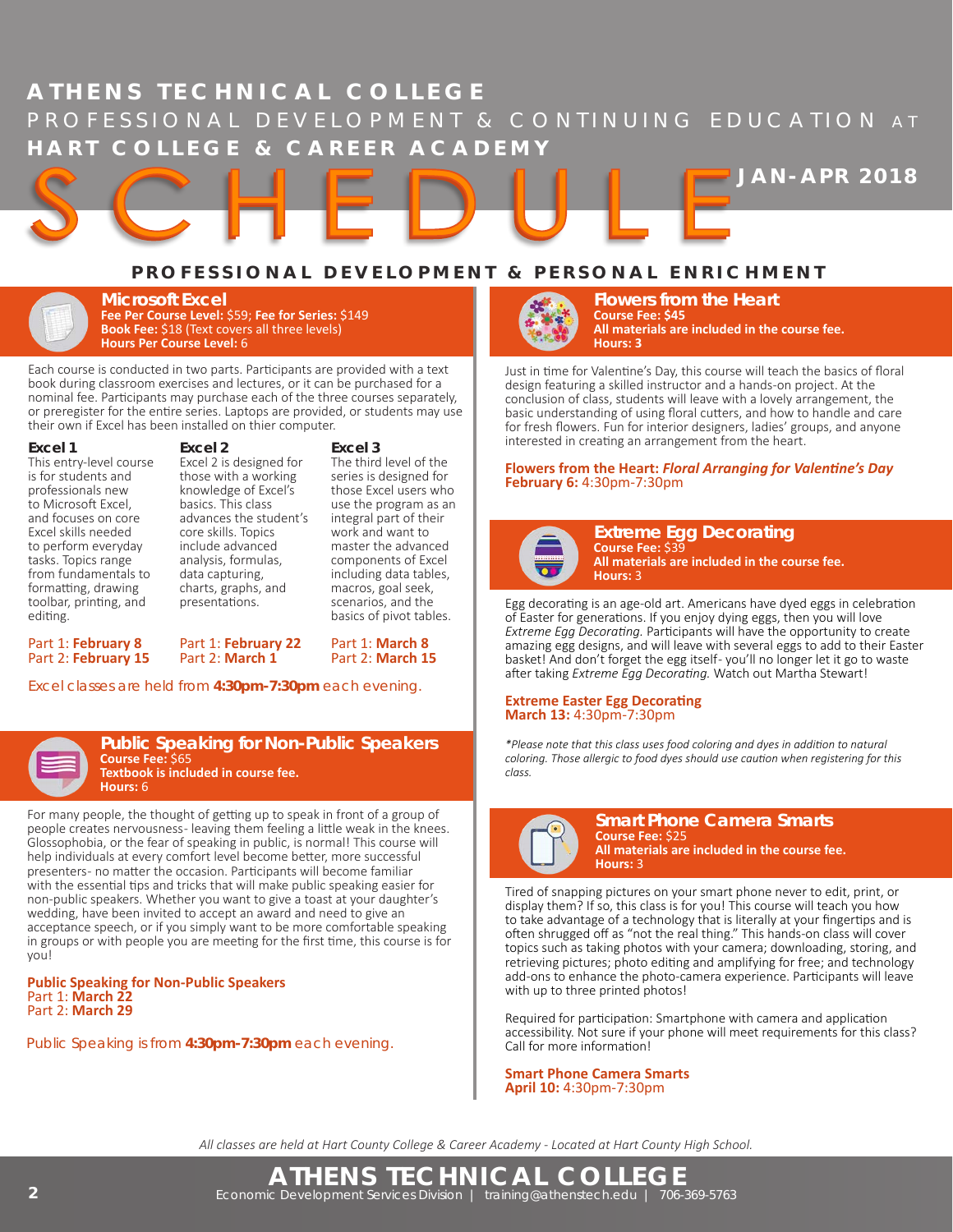# **ATHENS TECHNICAL COLLEGE** PROFESSIONAL DEVELOPMENT & CONTINUING EDUCATION AT **HART COLLEGE & CAREER ACADEMY**

**JAN-APR 2018**

# **CERTIFICATION & SAFETY COURSES**



**CPR, FIRST AID & AED CERTIFICATION** Course Fee: \$89; Hours: 8 All materials are included in course fee. *Certification of completion is awarded at conclusion of course.*

This essential class educates attendees on the critical skills needed to respond to and manage an emergency until emergency medical services arrives. Skills covered in this course include first aid; choking relief in adults, children, and infants; and what to do for sudden cardiac arrest in adults, children, and infants.

**CPR, First Aid & AED Classes**

**January 31** | 8am-5pm **August 28** | 8am-5pm **October 23** | 7:30am-4:30pm

## **CPR, First Aid & AED (2-Part Course)**

*Both sessions must be completed to achieve certification.* **March 29** | 1pm-5pm | CPR & AED **April 11** | 1pm-5pm | First Aid



**OSHA 10** Course Fee: \$159; Hours: 10 All materials are included in course fee. *Certification of completion is awarded at conclusion of course.*

In this course, participants will learn to apply OSHA policies, procedures, standards, and general industry safety and health principles. This class is held over two days, and is ideal for new employees, safety and field personnel, and team supervisors. Training topics for the OSHA 10-hour include: Overview of OSHA, walking working surfaces, electrical safety, Hazcom, PPE, exit routes, fire safety, material handling, bloodborne pathogens, hearing conservation, industrial hygiene, machine guarding, and lockout/tagout.

## **OSHA 10 Certification Course**

**February 13 & 14** | 7:30am-4:30pm Each Day **May 16 & 17** | 8am-5pm Each Day *Participants must attend both days to achieve certification.*

**CALL TODAY TO REGISTER FOR T H E C O U R S E THAT IS RIGHT FOR YOU!**

**706.369.5763**

**OR EMAIL**

**TRAINING@ATHENSTECH.EDU**



**OSHA: Hazwoper 8** Course Fee: \$159; Hours: 8 All materials are included in course fee. *Certification of completion is awarded at conclusion of course.*

The Hazardous Waste Operations and Emergency Response Standard (HAZWOPER) applies to five distinct groups of employers and their employees. This includes any employees who are exposed or potentially exposed to hazardous substances- including hazardous waste. This course is a great addition to your OSHA certification and addresses topics such as clean-up operations, corrective actions, uncontrolled hazardous waste sites, water-bourne waste spills, and fire-related waste hazards.

# **OSHA: Hazwoper 8**

**March 21 & 22**| 1pm-5pm Each Day *Participants must attend both days to achieve certification.*



**OSHA: Confined Space Entry** Course Fee: \$89; Hours: 4 All materials are included in course fee. *Certification of completion is awarded at conclusion of course.*

Many workplaces contain spaces that are considered "confined" because their configurations hinder the activities of employees who must enter, work in, and exit them. Do you work in or around confined spaces? If so, our brand new Confined Space Entry Training course is what you need. This course will show you how to work in a confined space environment to maximize safety for you and those around you. This course is based on the OSHA 29 CFR 1910.146 permit-required confined space standards for general industry.

#### **OSHA: Confined Space Entry April 18** | 1pm-5pm



**OSHA: Confined Space Rescue** Course Fee: \$89; Hours: 4 All materials are included in course fee.

*Certification of completion is awarded at conclusion of course.* This course is designed to meet the training demands of 29 CFR 1910.146 (k) and NFPA 1670. Classroom and field instruction insures that your facility's confined space rescue team will be proficient in the basic skills needed to safely and efficiently perform entry rescues in your workplace. Topics covered in the class include assessment of confined space hazards, atmospheric monitoring, confined space rescue equipment use and limitations, knots, vertical and horizontal hauling, lowering systems, personal protective equipment, and patient packaging.

**OSHA: Confined Space Rescue April 19** | 1pm-5pm

*All classes are held at Hart County College & Career Academy - Located at Hart County High School.*

**Register for both OSHA Confined Space Entry & Rescue for just \$159 per person!**

**ATHENS TECHNICAL COLLEGE 3** Economic Development Services Division | training@athenstech.edu | 706-369-5763